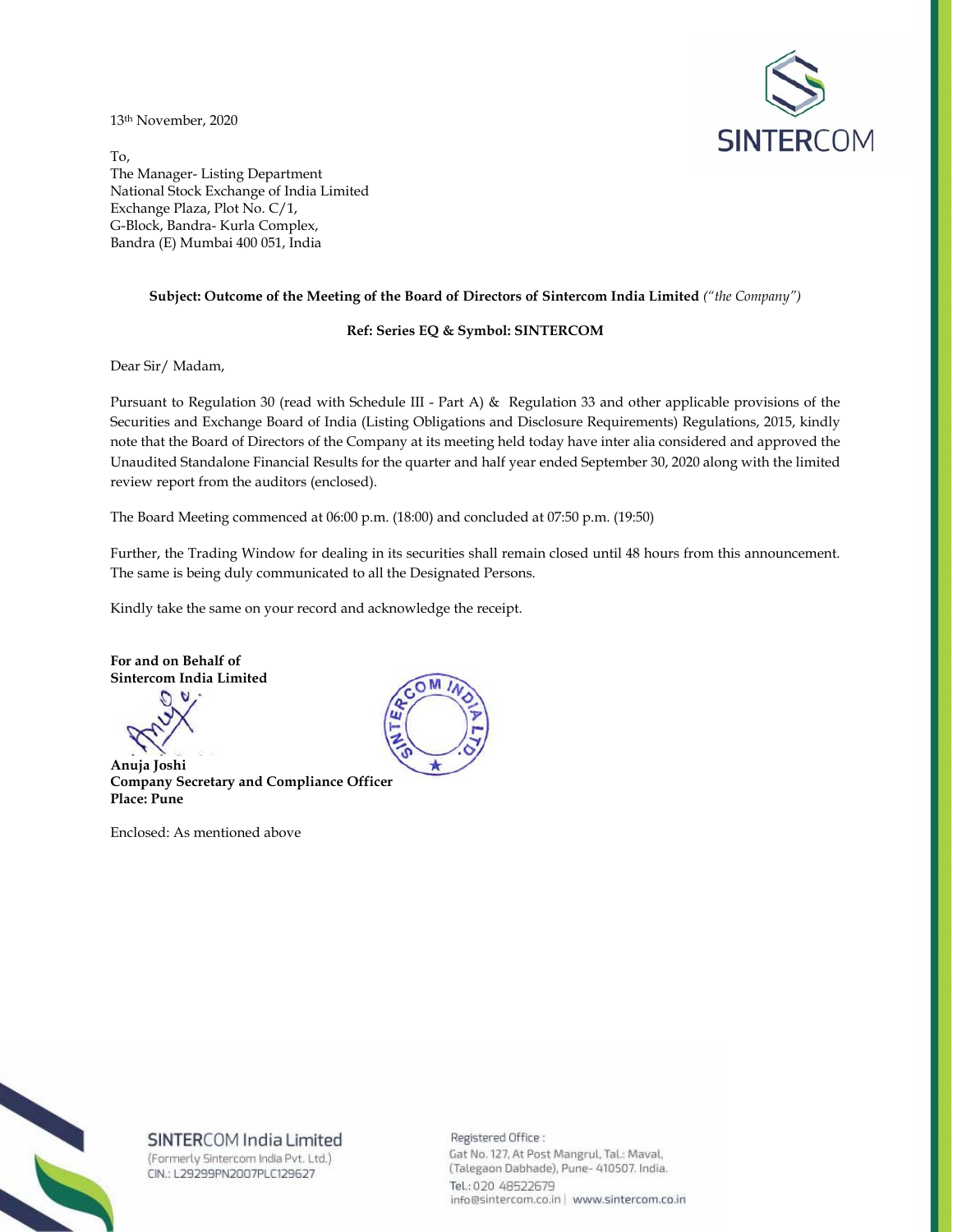# KIRTANE  $\bigotimes$  PANDIT LLP

# **INDEPENDENT AUDITOR'S REVIEW REPORT ON THE QUARTERLY AND YEAR TO DATE UNAUDITED FINANCIAL RESULTS**

# To the Board of Directors of **Sintercom India Limited**

- We have reviewed the accompanying statement of unaudited financial results of Sintercom  $\mathbf{1}$ India Limited (the "Company") for the quarter ended September 30, 2020 and year to date for the period from April 01, 2020 to September 30, 2020 ("the Statement") being submitted by the Company pursuant to the requirement of Regulation 33 of the SEBI (Listing Obligations and Disclosure Requirements) Regulations, 2015, as amended.
- This statement is the responsibility of the Company's Management and has been approved  $2.$ by the Board of Directors, has been prepared in accordance with the recognition and measurement principles laid down in Indian Accounting Standard 34, (Ind AS 34) "Interim Financial Reporting" prescribed under Section 133 of the Companies Act. 2013 as amended. read with relevant rules issued thereunder and other accounting principles generally accepted in India. Our responsibility is to issue a report on these financial statements based on our review.
- We conducted our review of the Statement in accordance with the Standard on Review  $3.$ Engagements (SRE) 2410 "Review of Interim Financial Information Performed by the Independent Auditor of the Entity", issued by the Institute of Chartered Accountants of India. This Standard requires that we plan and perform the review to obtain moderate assurance as to whether the financial statements are free of material misstatement. A review is limited primarily to inquiries of company personnel and analytical procedures applied to financial data and thus provides less assurance than an audit. We have not performed an audit and accordingly, we do not express an audit opinion.



Kirtane & Pandit LLP - Chartered Accountants Pune Mumbai | Nashik | Bengaluru | Hyderabad

Regd. Office: 5th Floor, Wing A, Gopal House, S.No. 127/1B/1, Plot A1, Opp. Harshal Hall, Kothrud, Pune - 411 038, India | Tel: +91 20-67295100 / 25433104 www.kirtanepandit.com | Email: kpca@kirtanepandit.com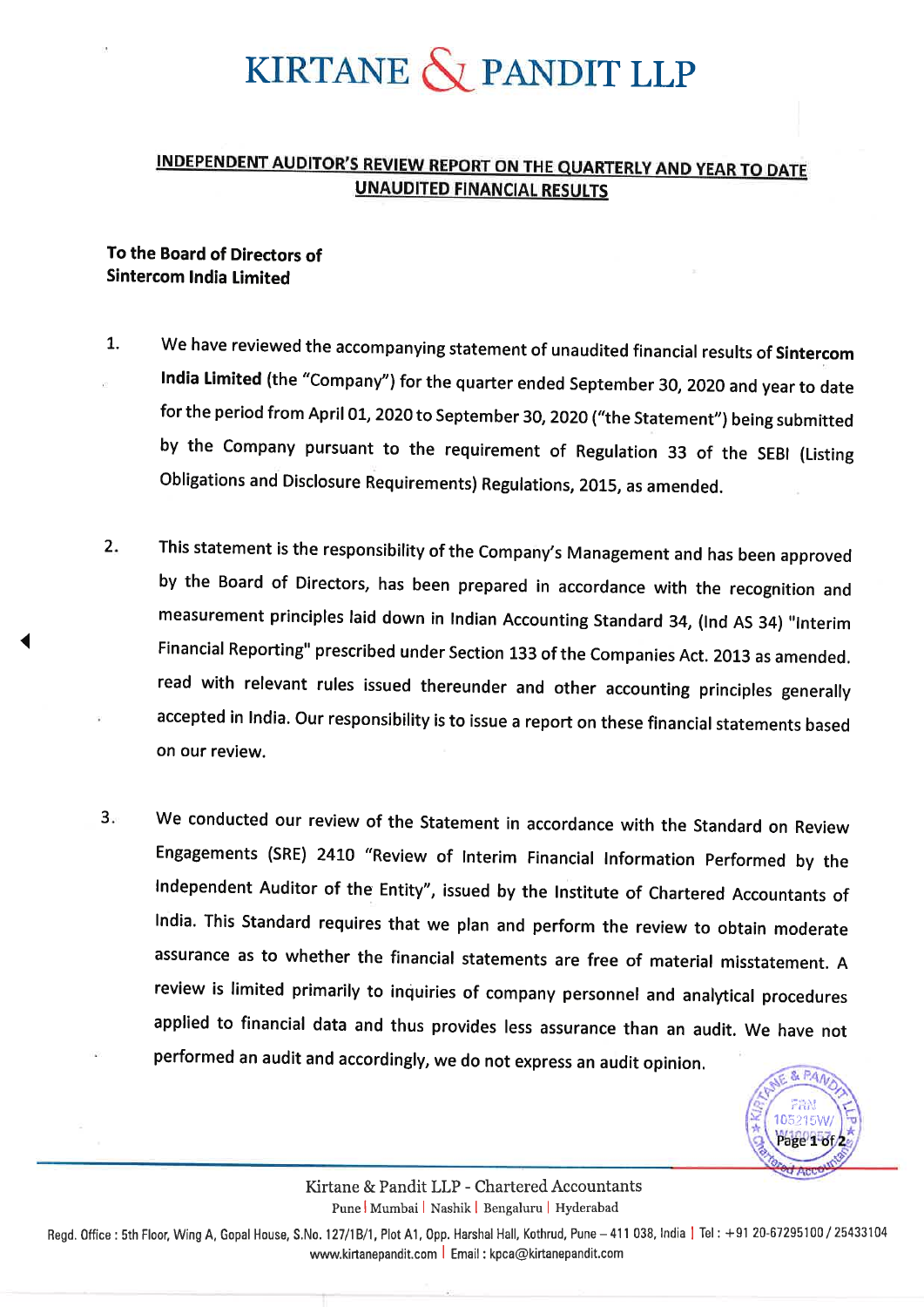Based on our review conducted as above, nothing has come to our attention that causes us  $\overline{4}$ . to believe that the accompanying statement of unaudited financial results prepared in accordance with applicable accounting standards and other recognized accounting practices and policies has not disclosed the information required to be disclosed in terms of Regulation 33 of the SEBI (Listing Obligations and Disclosure Requirements) Regulations, 2015 including the manner in which it is to be disclosed, or that it contains any material misstatement.

#### $5.$ **Emphasis of Matter**

Attention is drawn to Note no. 4 of the Statement which states that the Comparative figures of quarter ended June 30, 2020 and September 30, 2019 as reported in the accompanying Statement have been restated by the Management of the Company and prepared by exercising necessary due diligence to ensure that the financial results reflect, true and fair view of Company's affairs but have not been subjected to review. Our conclusion is not modified in respect of this matter.

# For Kirtane & Pandit LLP **Chartered Accountants** Firm Registration No.105215W/W100057



**Parag Pansare** Partner Membership No.: 117309 UDIN:  $2017309$ AAAA $9$ A2718

Pune, November 13, 2020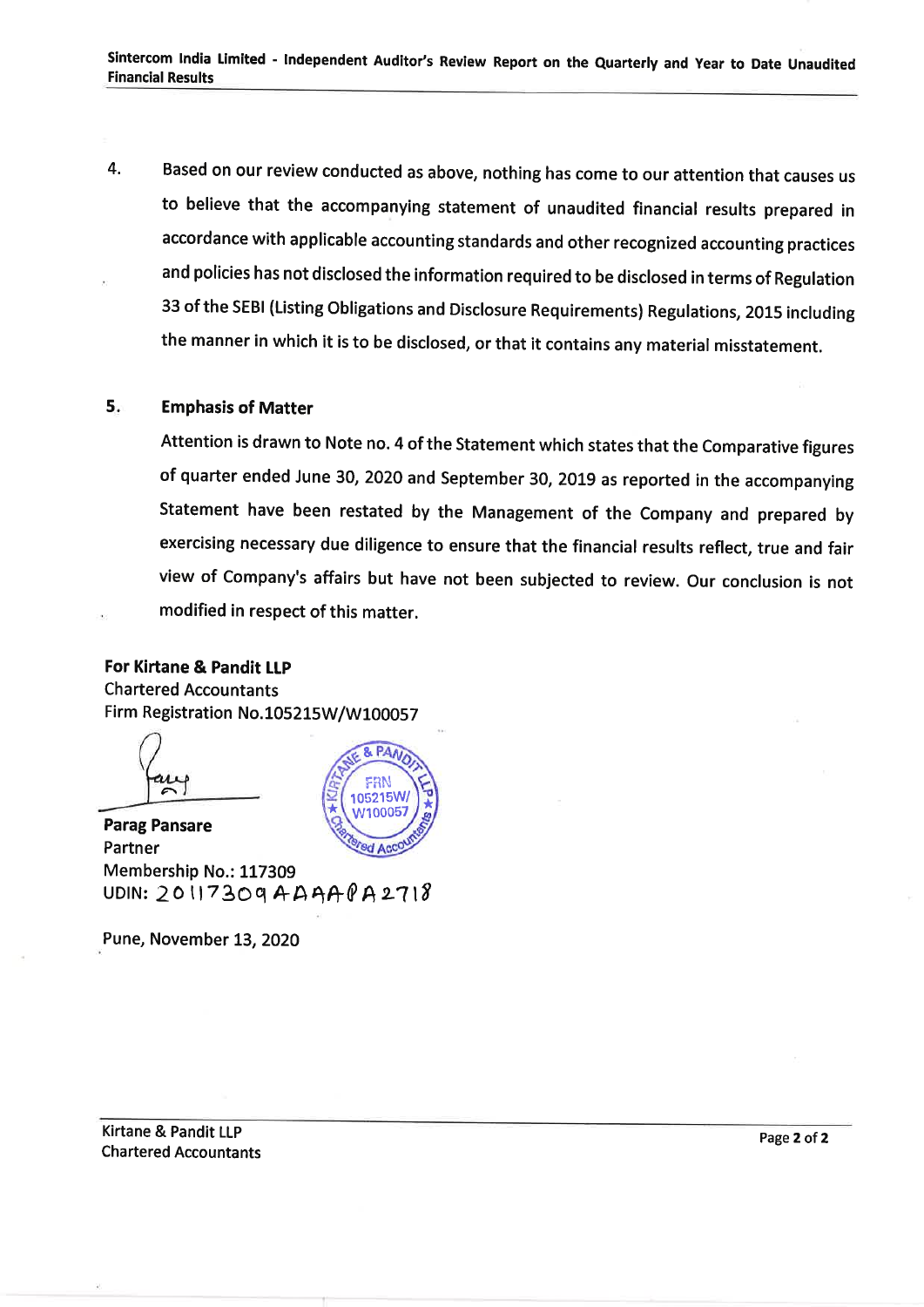# **Sintercom India Limited**

(Previously known as Sintercom India Private Limited)

CIN: L29299PN2007PLC129627

Regd Office: Gat No. 127, At Post Mangrul, Tal: Maval (Talegaon Dabhade), Pune-410507

Website: www.sintercom.co.in Email: investor@sintercom.co.in

|  | <b>Statement of Assets and Liabilities</b> |  |
|--|--------------------------------------------|--|
|  |                                            |  |

|     | <b>Particulars</b>                                                                          |                  |                  | (Figures in INR) |
|-----|---------------------------------------------------------------------------------------------|------------------|------------------|------------------|
|     |                                                                                             | As on            | As on            | As on            |
|     |                                                                                             | 30/09/2020       | 30/09/2019       | 31/03/2020       |
|     | <b>ASSETS</b>                                                                               | <b>Unaudited</b> | <b>Unaudited</b> | <b>Audited</b>   |
| (1) | Non-current assets                                                                          |                  |                  |                  |
|     | (a) Property, Plant and Equipment                                                           |                  |                  |                  |
|     | (b) Capital work-in-progress                                                                | 76, 98, 51, 892  | 81,92,37,304     | 79, 79, 43, 352  |
|     | (c) Other Intangible assets                                                                 | 5,94,500         |                  | 5,94,500         |
|     | (d) Intangible assets under development                                                     | 12,37,82,907     | 12,91,90,280     | 12,54,30,361     |
|     | (e) Financial Assets                                                                        | 4, 23, 53, 757   | 2,64,38,072      | 3,95,06,757      |
|     | (i) Investments                                                                             |                  |                  |                  |
|     | (ii) Loans                                                                                  |                  |                  |                  |
|     | (iii) Other Financial Assets                                                                | 46, 48, 188      | 47,50,188        | 47,50,188        |
|     | (f) Other non-current assets                                                                |                  |                  |                  |
|     |                                                                                             | 6,46,48,530      | 5,73,83,883      | 6,45,99,853      |
| (2) | Total non current assets<br><b>Current Assets</b>                                           | 1,00,58,79,774   | 1,03,69,99,728   | 1,03,28,25,011   |
|     | (a) Inventories                                                                             |                  |                  |                  |
|     | (b) Financial Assets                                                                        | 16, 14, 15, 645  | 14, 35, 80, 689  | 15,83,31,091     |
|     | (i) Trade receivables                                                                       |                  |                  |                  |
|     |                                                                                             | 21,47,54,817     | 21,80,04,853     | 18,71,37,593     |
|     | (ii) Cash and cash equivalents                                                              | 1,58,15,511      | 72,33,260        | 78,99,709        |
|     | (iii) Bank balances other than (ii) above<br>(iv) Loans                                     |                  |                  |                  |
|     | (v) Other Financial Assets                                                                  | 25,84,100        | 7,93,413         | 22,64,130        |
|     |                                                                                             |                  |                  |                  |
|     | (c) Current Tax Assets (Net)<br>(d) Other Current Assets                                    |                  |                  |                  |
|     |                                                                                             | 7,05,55,778      | 8,63,77,912      | 8,58,21,821      |
|     | <b>Total current assets</b>                                                                 | 46,51,25,851     | 45,59,90,126     | 44, 14, 54, 344  |
|     | <b>Total Assets</b><br><b>EQUITY AND LIABILITIES</b>                                        | 1,47,10,05,625   | 1,49,29,89,853   | 1,47,42,79,355   |
|     | <b>Equity</b>                                                                               |                  |                  |                  |
|     | (a) Equity Share Capital                                                                    |                  |                  |                  |
|     | (b) Other Equity                                                                            | 24, 20, 28, 220  | 24, 20, 28, 220  | 24, 20, 28, 220  |
|     |                                                                                             | 57,83,24,659     | 65, 12, 30, 031  | 61,98,26,671     |
|     | <b>Total Equity</b><br><b>Liabilities</b>                                                   | 82,03,52,879     | 89, 32, 58, 251  | 86, 18, 54, 891  |
| (1) | <b>Non Current Liabilities</b>                                                              |                  |                  |                  |
|     | (a) Financial Liabilities                                                                   |                  |                  |                  |
|     | (i) Borrowings                                                                              |                  |                  |                  |
|     | (b) Provisions                                                                              | 15, 20, 71, 115  | 8,95,17,417      | 11,90,88,952     |
|     | (c) Deferred Tax Liabilities (Net)                                                          | 3,51,70,211      | 3,81,97,893      | 3,50,57,859      |
|     |                                                                                             | 2,31,20,882      | 4,67,28,124      | 3,81,56,658      |
| (2) | <b>Total Non Current Liabilities</b><br><b>Current Liabilities</b>                          | 21,03,62,208     | 17,44,43,434     | 19,23,03,469     |
|     | (a) Financial Liabilities                                                                   |                  |                  |                  |
|     | (i) Borrowings                                                                              |                  |                  |                  |
|     | (ii) Trade payables                                                                         | 12,98,08,148     | 12, 33, 99, 736  | 12,05,19,555     |
|     | - Total outstanding dues of micro enterprises                                               |                  |                  |                  |
|     | and small enterprises                                                                       | 3, 72, 16, 176   | 3,85,16,456      | 4,72,00,195      |
|     |                                                                                             |                  |                  |                  |
|     | - Total outstanding dues of creditors other than<br>micro enterprises and small enterprises | 7,02,46,254      | 7,83,87,185      | 8,17,65,699      |
|     | (iii) Other Financial Liabilities                                                           |                  |                  |                  |
|     | (b) Other Current Liabilities                                                               |                  |                  |                  |
|     | (c) Provisions                                                                              | 20, 26, 38, 508  | 18,36,68,627     | 17,03,15,612     |
|     |                                                                                             | 3,81,453         | 13, 16, 164      | 3,19,934         |
|     | <b>Total Current Liabilities</b>                                                            | 44,02,90,539     | 42,52,88,168     | 42,01,20,995     |
|     | <b>Total Liabilities</b>                                                                    | 65,06,52,747     | 59,97,31,602     | 61,24,24,464     |
|     | <b>Total Equity and Liabilities</b>                                                         | 1,47,10,05,625   | 1,49,29,89,853   | 1,47,42,79,355   |

# For and on behalf of the Board of Directors

Place: Pune<br>Date: 13th November 2020





Э

Pankaj Bhatawadckar **Chief Financial Officer** 

Rederrodetab

۲

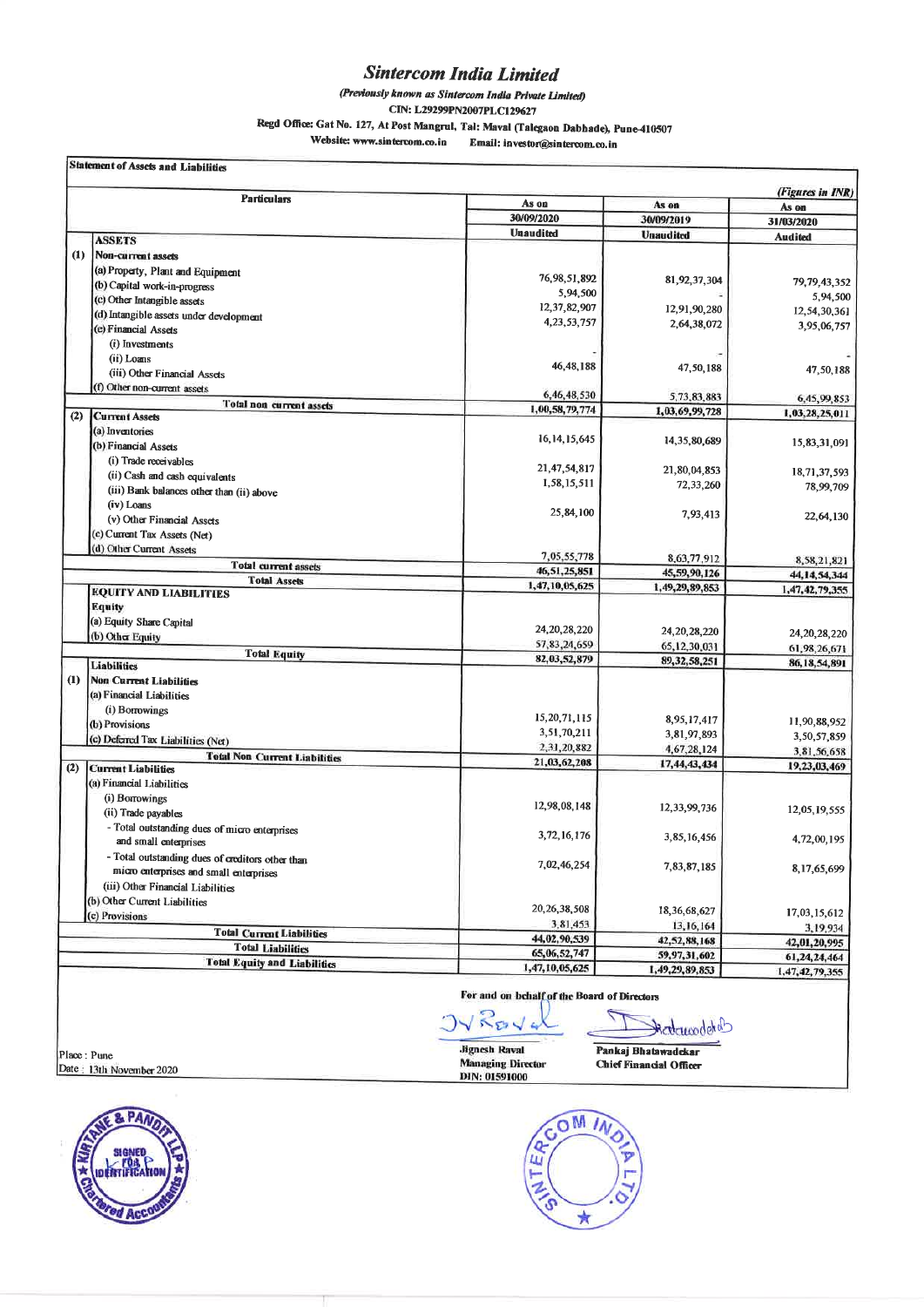# **Sintercom India Limited**

(Previously known as Sintercom India Private Limited)

CIN: L29299PN2007PLC129627

Regd Office: Gat No. 127, At Post Mangrul, Tal: Maval (Talegaon Dabhade), Pune-410507

Website: www.sintercom.co.in Email: investor@sintercom.co.in

|                | Statement of Unaudited Financial Results for the quarter and six months ended 30 September 2020 |                  |                  |                  |                  |                  |                  |
|----------------|-------------------------------------------------------------------------------------------------|------------------|------------------|------------------|------------------|------------------|------------------|
|                |                                                                                                 |                  |                  |                  |                  |                  | (Figures in INR) |
|                |                                                                                                 | Quarter ended    |                  | Six months ended |                  | Year ended       |                  |
| $S_{\Gamma}$   |                                                                                                 | 30/09/2020       | 30/06/2020       | 30/09/2019       | 30/09/2020       | 30/09/2019       | 31/03/2020       |
| No.            | <b>Particulars</b>                                                                              | <b>Unaudited</b> | <b>Unaudited</b> | <b>Unaudited</b> | <b>Unaudited</b> | <b>Unaudited</b> | <b>Audited</b>   |
| -1             | Revenue from Operations                                                                         | 11,53,10,701     | 2,39,07,232      | 13,28,17,990     | 13,92,17,933     | 28, 75, 44, 563  | 53, 52, 32, 499  |
| $\overline{2}$ | Other Incorne                                                                                   | 2,76,579         | 46,833           | 2,35,165         | 3,23,412         | 4,70,331         | 9,09,694         |
| $\mathbf{3}$   | Total income (1+2)                                                                              | 11,55,87,280     | 2,39,54,065      | 13,30,53,155     | 13,95,41,345     | 28, 80, 14, 894  | 53,61,42,193     |
| $\overline{4}$ | Expenses                                                                                        |                  |                  |                  |                  |                  |                  |
|                | (a) Cost of Materials consumed                                                                  | 5,23,61,510      | 51,36,376        | 3,55,73,924      | 5,74,97,886      | 7,96,07,722      | 17,04,46,155     |
|                | (b) Changes in inventories - WIP                                                                | (1,04,12,802)    | 71,84,569        | 6,15,625         | (32, 28, 233)    | (12, 45, 259)    | (69, 52, 658)    |
|                | (c) Changes in inventories of goods in transit                                                  | 14,54,210        | 10,64,384        | 19,88,527        | 25, 18, 594      | 82, 89, 287      | 67, 61, 218      |
|                | (d) Other Manufacturing expenses                                                                | 2,35,66,245      | 94, 87, 893      | 2,56,91,903      | 3,30,54,138      | 5,43,65,253      | 11,02,90,939     |
|                | (e) Employee benefits expense                                                                   | 1,26,24,268      | 1,41,37,299      | 1,45,40,327      | 2,67,61,567      | 2,88,46,810      | 6, 18, 14, 104   |
|                | (f) Finance costs                                                                               | 99,99,313        | 80, 89, 638      | 1,21,33,005      | 1,80,88,951      | 1,86,31,796      | 3,77,92,195      |
|                | (g) Depreciation and amortisation expense                                                       | 1,53,18,558      | 1,49,55,948      | 1,69,70,792      | 3,02,74,506      | 3,38,59,404      | 6,80,97,746      |
|                | (h) Other expenses                                                                              | 2,13,00,498      | 1,02,40,971      | 2,50,75,982      | 3,15,41,469      | 6,06,85,728      | 12, 22, 41, 433  |
|                | <b>Total Expenses</b>                                                                           | 12,62,11,800     | 7,02,97,079      | 13,25,90,084     | 19,65,08,878     | 28,30,40,742     | 57, 04, 91, 131  |
| 5              | Profit / (Loss) before exceptional items and tax (3-4)                                          | (1,06,24,520)    | (4, 63, 43, 014) | 4,63,071         | (5,69,67,534)    | 49,74,152        | (3, 43, 48, 938) |
| 6              | <b>Exceptional Items</b>                                                                        |                  |                  |                  |                  |                  |                  |
| $\tau$         | Profit / (Loss) before tax (5-6)                                                                | (1,06,24,520)    | (4, 63, 43, 014) | 4,63,071         | (5,69,67,534)    | 49,74,152        | (3, 43, 48, 938) |
| $\bf{8}$       | Tax expense                                                                                     |                  |                  |                  |                  |                  |                  |
|                | (a) Current tax                                                                                 |                  |                  | (1,07,282)       |                  | (10, 27, 162)    |                  |
|                | (b) Deferred tax                                                                                | 28, 29, 204      | 1,23,26,127      | 12,66,026        | 1,51,55,331      | (20, 58, 357)    | 65,95,093        |
|                | (d) MAT credit entitlement                                                                      |                  |                  | 1,07,282         |                  | 10,27,162        |                  |
|                | (e) Short / (Excess) provision of earlier years                                                 |                  |                  |                  |                  |                  | (9, 46, 428)     |
|                | Total Tax expense                                                                               | 28,29,204        | 1,23,26,127      | 12,66,026        | 1,51,55,331      | (20, 58, 357)    | 56,48,665        |
| 9              | Profit / (Loss) for the period (7-8)                                                            | (77, 95, 316)    | (3, 40, 16, 886) | 17,29,097        | (4, 18, 12, 203) | 29,15,796        | (2, 87, 00, 274) |
| 10             | Other Comprehensive Income                                                                      |                  |                  |                  |                  |                  |                  |
|                | A) (i) Items that will not be reclassified to profit or loss                                    | (2, 55, 866)     | (1, 73, 879)     | 21,344           | (4, 29, 745)     | 21,344           | (2, 73, 349)     |
|                | (ii) Income tax relating to items that will not be                                              |                  |                  |                  |                  |                  |                  |
|                | reclassified to profit or loss                                                                  | 71,182           | 48,373           | (5,938)          | 1, 19, 555       | (5,938)          | 76,046           |
|                | B) (i) Items that will be reclassified to profit or loss                                        |                  |                  |                  |                  |                  |                  |
|                | (ii) Income tax relating to items that will be<br>reclassified to profit or loss                |                  |                  |                  |                  |                  |                  |
|                | Total Other Comprehensive Income / (Loss)                                                       |                  |                  |                  |                  |                  |                  |
|                |                                                                                                 | (1, 84, 684)     | (1, 25, 506)     | 15,406           | (3, 10, 190)     | 15,406           | (1, 97, 303)     |
|                | Total Comprehensive Income / (Loss) [comprising Profit (after                                   |                  |                  |                  |                  |                  |                  |
| 11             | tax) and Other Comprehensive Income (after tax) for the period]<br>$(9+10)$                     |                  |                  |                  |                  |                  |                  |
| 12             | Paid-up equity share capital (Face value of Rs. 10 each)                                        | (76, 10, 632)    | (3, 38, 91, 381) | 17,44,504        | (4, 15, 02, 013) | 29,00,389        | (2, 85, 02, 971) |
| 13             | Earnings Per Share (in Rupees) (not annualised)                                                 | 24, 20, 28, 220  | 24, 20, 28, 220  | 24, 20, 28, 220  | 24, 20, 28, 220  | 24, 20, 28, 220  | 24, 20, 28, 220  |
|                | (a) Basic                                                                                       |                  |                  |                  |                  |                  |                  |
|                | (b) Diluted                                                                                     | (0.31)           | (1, 40)          | 0.07             | (1, 71)          | 0.12             | (1, 18)          |
|                |                                                                                                 |                  |                  |                  |                  |                  |                  |

The Company operates only in one segment, namely Sintered Metal & Auto Components.  $\overline{\phantom{a}}$ 

 $\overline{\mathbf{c}}$ The above Financial results have been reviewed and recommended by the Audit Committee at its meeting held on 13th November 2020 and approved by the Board of Directors at its meeting held on 13<sup>th</sup> November 2020. The Statutory auditors have expressed an unqualified opinion.

This statement has been prepared in accordance with the Companies (Indian Accounting Standards) Rules, 2015 ('IND-AS') prescribed under Section 133 of the Companies Act, 2013 and other recognised  $\overline{\mathbf{3}}$ accounting practices and policies to the extent applicable.

As the Company has migrated to the main board of the National Stock Exchange w.e.f 7th October 2020, the Company has not prepared the financial results for the previous quarters. However, comparative  $\overline{4}$ figures of quarter ended June 30, 2020 and September 30, 2019 have been restated by the Management of the Company and prepared by exercising necessary due diligence to ensure that the financial results reflect true and fair view of Company affairs. Financial results for the quarter ended June 30, 2020 and September 30, 2019 have not been subject to limited review report of the auditor.

Previous year's figures have been regrouped wherever necessary to make them comparable. 5

For and on behalf of the Board of Directo  $JVSBV<sub>o</sub>$ 

bedaucaclet

**Jignesh Raval Managing Director** DIN: 01591000

Pankaj Bhatawadekar **Chief Financial Officer** 



Pune, 13th November 2020